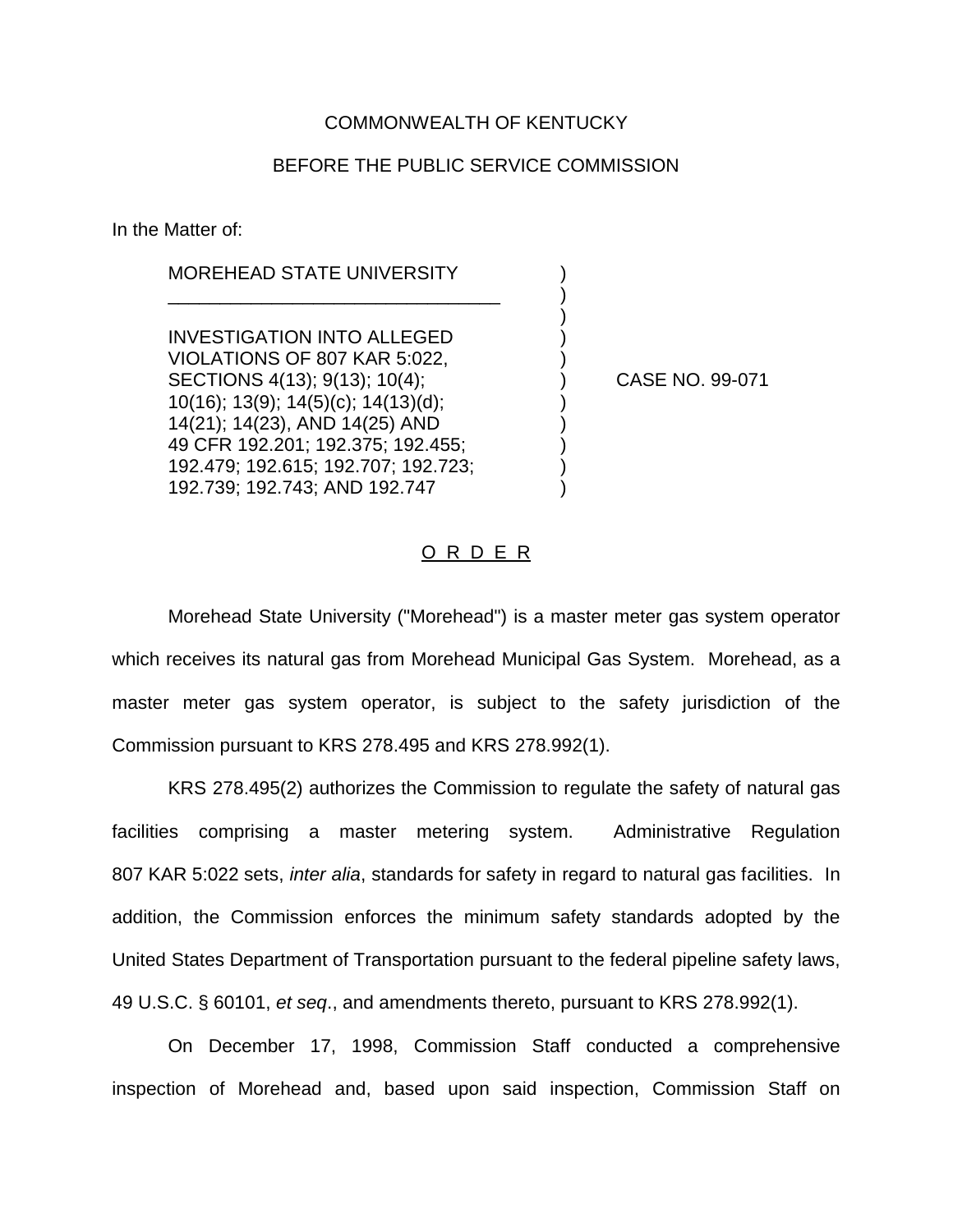January 11, 1999, issued a Comprehensive Inspection Report ("Report") [copy attached]. The Report details the discovery of ten violations of 807 KAR 5:022 and 49 CFR 192 as set out for identification purposes in ten numbered paragraphs as follows with the corresponding number as set out in the Report:

1. (No. 7 of Report). There are no calculations available to prove that the relief valves are adequate in size and capacity to prevent over-pressure. 807 KAR 5:022, Section 4(13) and 49 CFR 192.201.

2. (No. 9 of Report). Above ground plastic pipe was found at Nunn Hall Dormitory. 807 KAR 5:022, Section 9(13) and 49 CFR 192.375.

3. (No. 4 of Report). The risers at the Lakewood Apartments marriedstudent area are not cathodically protected. 807 KAR 5:022, Section 10(4) and 49 CFR 192.455.

4. (No. 3 of Report). The risers at Mignon Hall Dormitory show evidence of atmospheric corrosion. 807 KAR 5:022, Section 10(16) and 49 CFR 192.479.

5. (No. 1 of Report). The emergency plan does not establish written procedures to minimize hazards resulting from pipeline emergencies. 807 KAR 5:022, Section 13(9) and 49 CFR 192.615.

6. (No. 2 of Report). The regulator station does not have a sign denoting ownership and a telephone number to call in the event of an emergency. 807 KAR 5:022, Section 14(5)(c) and 49 CFR 192.707.

7. (No. 10 of Report). Leakage was noted at Mignon Hall and Nunn Hall Dormitories. 807 KAR 5:022, Section 14(13)(d) and 49 CFR 192.723.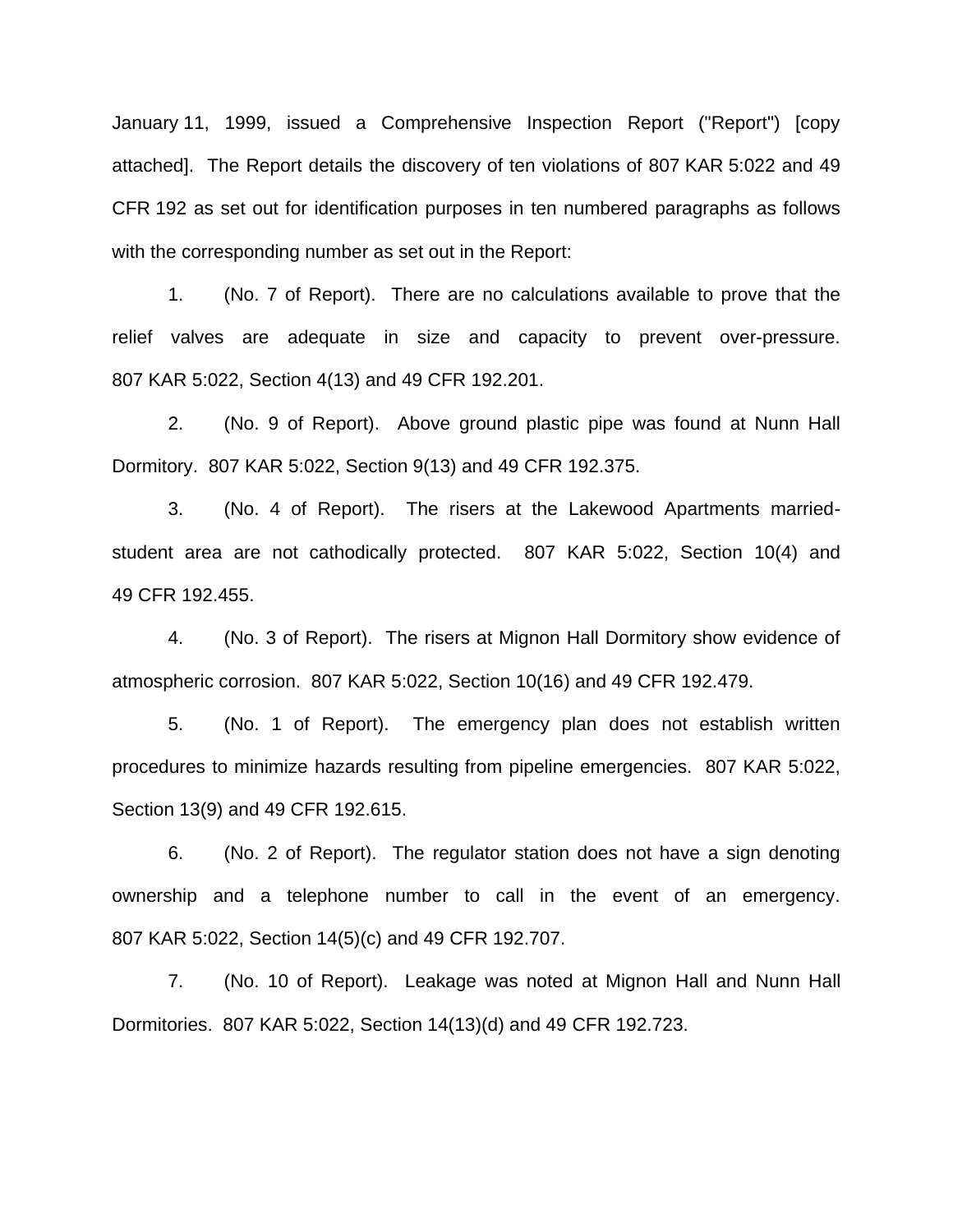8. (No. 5 of Report). The system regulators have not been inspected annually. 807 KAR 5:022, Section 14(21) and 49 CFR 192.739.

9. (No. 6 of Report). The system relief valves have not been tested annually. 807 KAR 5:022, Section 14(23) and 49 CFR 192.743.

10. (No. 8 of Report). Key valves are not tested annually. 807 KAR 5:022, Section 14(25) and 49 CFR 192.747.

The Report notes that violations identified in numerical paragraphs 3, 5, 8 and 9 are repeat violations which are identified as violations discovered in a prior Comprehensive Inspection conducted on August 22, 1995.

The Commission, based upon the facts contained in the Comprehensive Inspection Report dated January 11, 1999, finds sufficient evidence to believe that Morehead has failed to comply with the above-identified provisions of 807 KAR 5:022 and 49 CFR 192.

The Commission, on its own motion, HEREBY ORDERS that:

1. Morehead shall submit to the Commission within 20 days of the date of this Order a written response to the allegations contained in the Comprehensive Inspection Report.

2. Morehead shall appear on the  $6<sup>th</sup>$  day of April, 1999, at 9:00 a.m., Eastern Daylight Time, in Hearing Room 1 of the Commission's offices, at 730 Schenkel Lane, Frankfort, Kentucky, for the purposes of presenting evidence regarding the alleged violations above named and of showing cause, if any, why it should not be subject to the penalties prescribed in KRS 278.990(1) and KRS 278.992(1) for the alleged violations.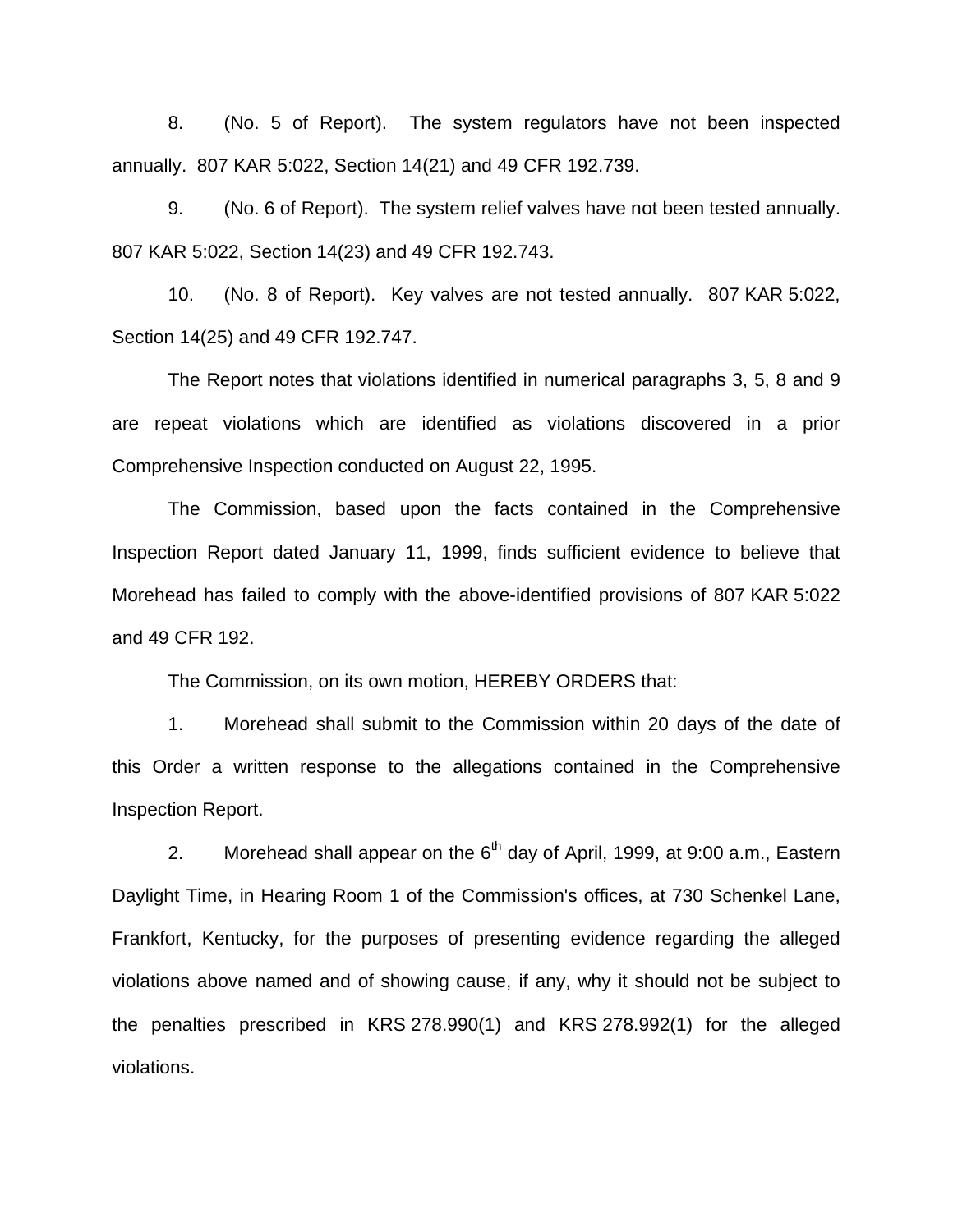3. The Comprehensive Inspection Report dated January 11, 1999 is hereby made a part of the record herein.

4. Any requests for an informal conference with Commission Staff to consider any matter which would expedite the handling or disposition of this proceeding shall be filed with the Commission no later than 20 days from the date of this Order.

Done at Frankfort, Kentucky, this 9<sup>th</sup> day of March, 1999.

By the Commission

ATTEST:

Executive Director

\_\_\_\_\_\_\_\_\_\_\_\_\_\_\_\_\_\_\_\_\_\_\_\_\_\_\_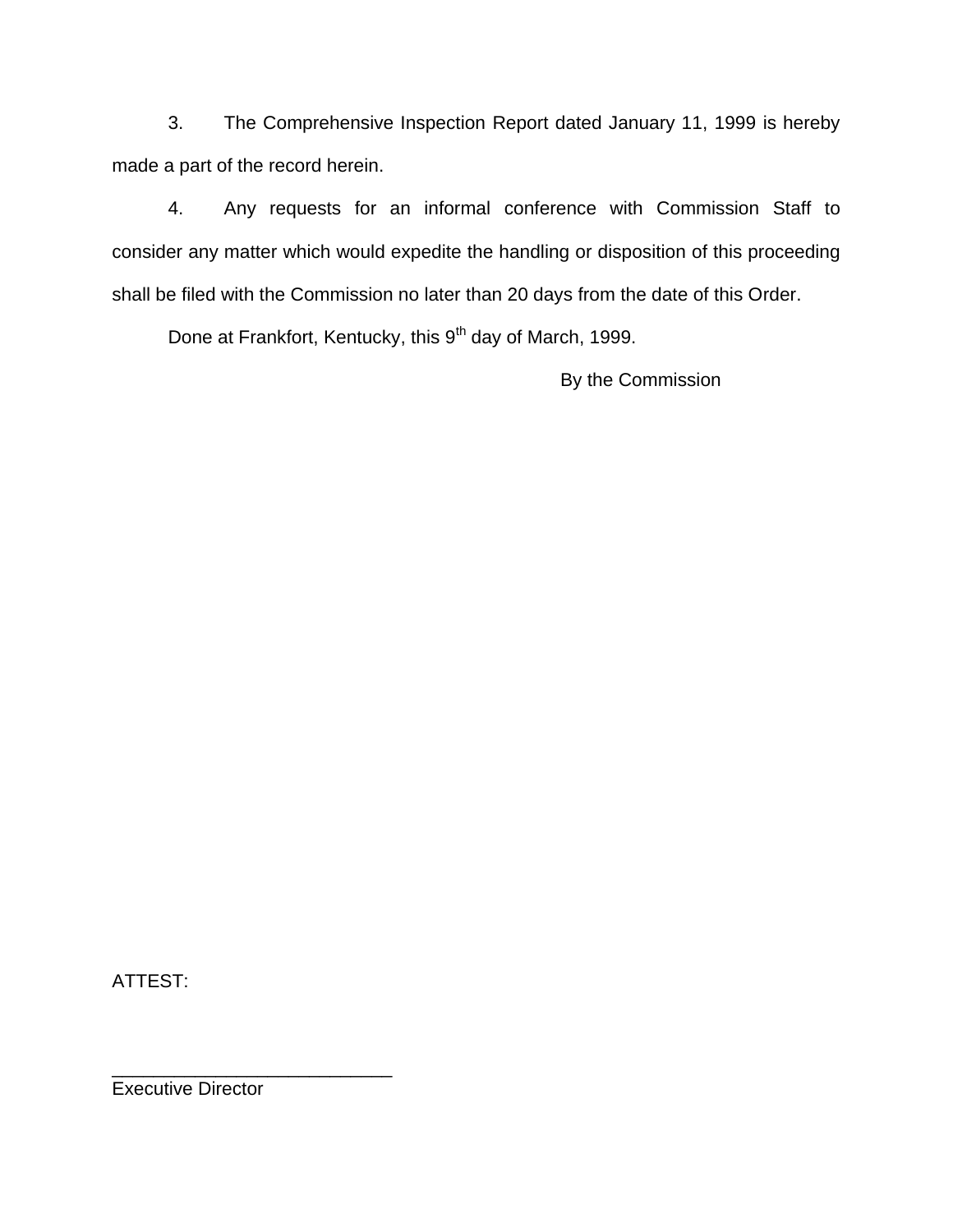## COMMONWEALTH OF KENTUCKY PUBLIC SERVICE COMMISSION

#### **COMPREHENSIVE INSPECTION REPORT**

## MOREHEAD STATE UNIVERSITY Morehead, Kentucky

January 11, 1999

### **BRIEF**

A comprehensive inspection of the natural gas system of the Morehead State University ( Morehead ) was conducted on December 17, 1998. This inspection was conducted in accordance with the Public Service Commission s ( $PSC \cong$ ) policy of inspecting all jurisdictional operators. Natural gas operators are jurisdictional to the PSC under KRS 278.040, 278.495 and also through a 5(a) Agreement with the United States Department of Transportation, Office of Pipeline Safety, for the enforcement of the Natural Gas Pipeline Safety Act of 1968.

#### **INSPECTION**

Assisted by Mr. Joe Planck, Director of Physical Plant, and Mr. Todd Thacker, Maintenance Superintendent, a comprehensive inspection was conducted on December 17, 1998. Morehead is a master meter gas system receiving its gas through the Morehead Municipal Gas System. Morehead distributes its gas through a network of plastic and steel gas lines at approximately 20 pounds per square inch gauge to numerous housing units, dorms and classrooms for various purposes including cooking, heat, and hot water.

A master meter system is defined in 49 CFR Part 191.3 as a pipeline system for delivering gas within, but not limited to, a definable area such as a mobile home park,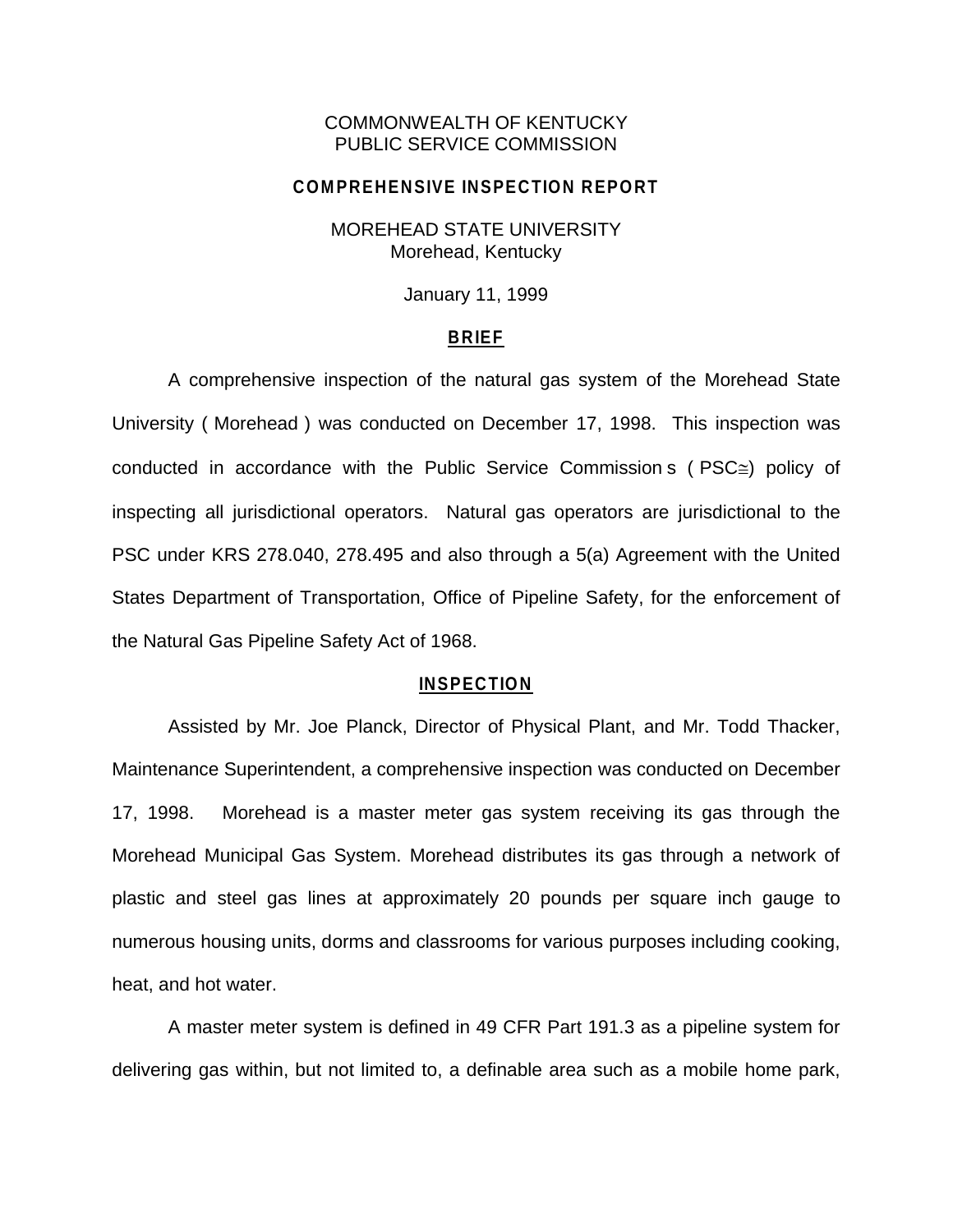housing or apartment complexes where the operator purchases gas from an outside source for resale through a gas distribution system. The gas distribution pipeline system supplies the ultimate consumer who either purchases the gas directly or through other means, such as rent.

The intent of this inspection and subsequent inspections of other master meter operators is to afford the residents of these master meter complexes the same standards of safety that are required by other operators.

During the inspection the Operating and Maintenance and Emergency Plans, leakage survey, corrosion survey, key valve and records were reviewed along with other pertinent records. Visits were made to meters and regulators on the system.

Deficiencies noted during this inspection will be further discussed in the findings section of this report.

#### **FINDINGS**

The following deficiencies were noted during the inspection.

1. The emergency plan does not establish written procedures to minimize hazards resulting from pipeline emergencies. 49 CFR 192.615 and 807 KAR 5:022, Section 13(9).

2. The regulator station does not have a sign denoting ownership and a telephone number to call in the event of an emergency. 49 CFR 192.707 and 807 KAR 5:022, Section 14(5)(c).

3. The riser at Mignon Hall shows evidence of atmospheric corrosion. 49 CFR 192.479 and 807 KAR 5:022, Section 10(16).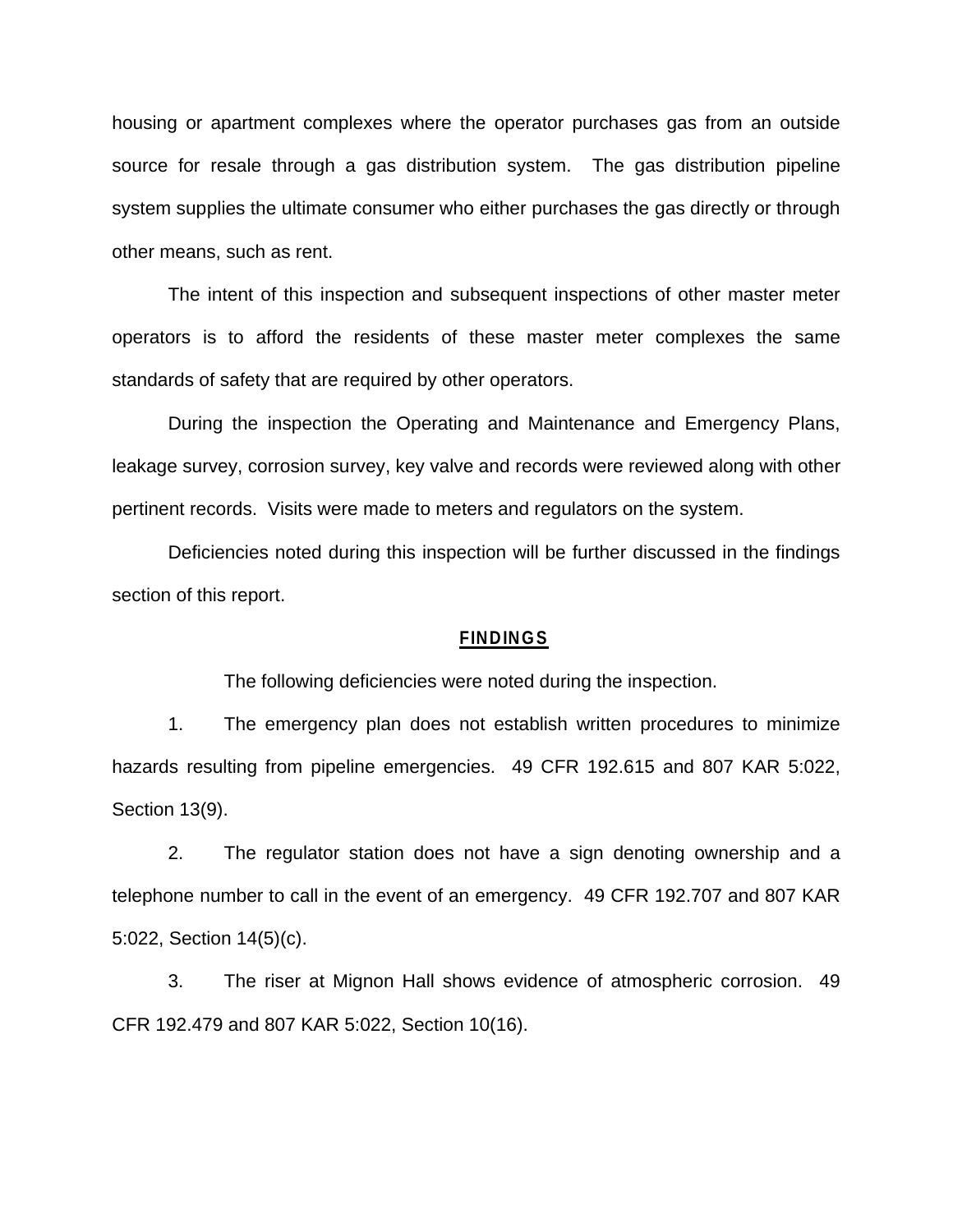4. The risers at the Lakewood Apartment area are not cathodically protected. 49 CFR 192.455 and 807 KAR 5:022, Section 10(4).

5. The system regulators have not been inspected annually. 49 CFR 192.739 and 807 KAR 5:022, Section 14(21).

6. The system relief valves have not been tested annually. 49 CFR 192.743 and 807 KAR 5:022, Section 14(23).

7. There are no calculations available to prove that the relief valves are adequate in size and capacity to prevent overpressure. 49 CFR 192.201 and 807 KAR 5:022, Section 4(13).

8. Key valves are not tested annually. 49 CFR 192.747 and 807 KAR 5:022, Section 14(25).

9. Aboveground plastic pipe was found at Nunn Hall. 49 CFR 192.375 and 807 KAR 5:022, Section 9(13).

10. Leakage was noted at Mignon and Nunn Halls. 49 CFR 192.723 and 807 KAR 5:022, Section 14(13)(d).

#### **RECOMMENDATIONS**

It is recommended that Morehead:

1. Rewrite its emergency plan with specific instructions for employees to follow in the event of emergencies such as those listed in the regulation cited.

2. Post a sign at the regulator station complete with telephone numbers of the persons to contact in the event of an emergency.

3. Steps must be taken to correct atmospheric corrosion in those areas where it has occurred and to prevent it in other areas.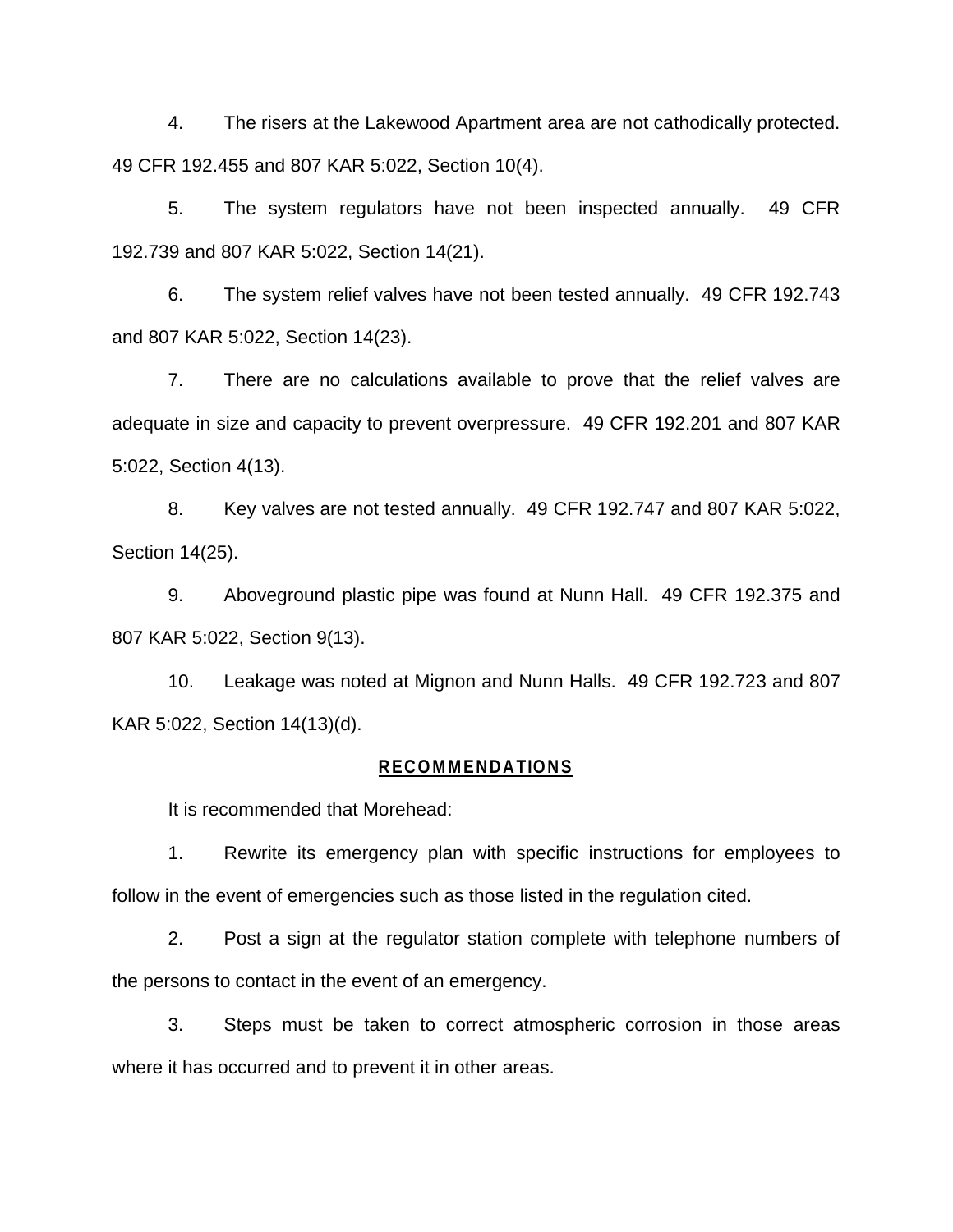4. All steel piping in the ground must either be cathodically protected or replaced by plastic pipe.

5. Each pressure limiting station must be tested annually, not to exceed 15 months, to assure that it is in good mechanical condition, and set to operate at the correct pressure. Documentation of these inspections must be maintained.

6. All system relief valves must be tested annually, not to exceed 15 months, in order to assure that they are set at the correct pressures and will operate in the event of an emergency.

7. All relief valves in the system must be sized correctly in order to prove that they will relieve the necessary volumes of gas in the event of a regulator failure.

8. All key valves in the system must be tested annually not to exceed 15 months and documentation must be kept of these maintenance activities.

9. Any aboveground plastic pipe must be buried or replaced with steel pipe.

10. All leakage found on the system must be graded for potential hazard and repaired as required.

It is further recommended that a copy of this report be sent to Morehead directing it to respond by February 5, 1999 with a plan of correction to the cited deficiencies for Commission approval. It should be noted that violations 1, 4, 5, and 6 are repeat violations from a comprehensive inspection of August 22, 1995.

It is further recommended that the Commission initiate a hearing to allow Morehead to show cause why it should not be penalized for failure to comply with the pipeline safety regulations.